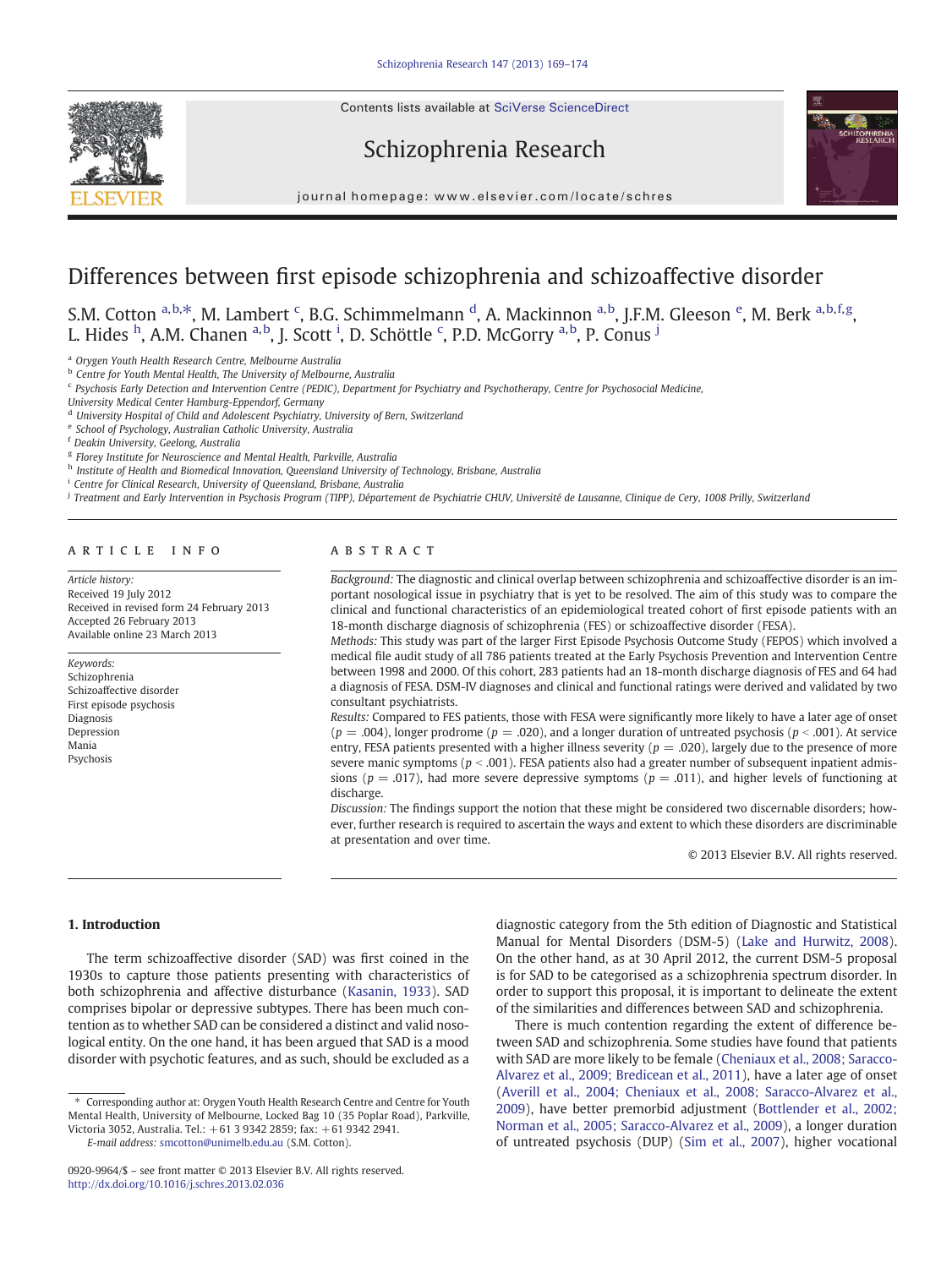and social functioning [\(Benabarre et al., 2001; Cheniaux et al., 2008;](#page--1-0) [Bottlender et al., 2010; Bredicean et al., 2011](#page--1-0)), greater drug and alcohol problems [\(Nardi et al., 2005](#page--1-0)), and less severe negative symptoms [\(Saracco-Alvarez et al., 2009\)](#page--1-0). Some have also reported that the outcomes of SAD are better than those for schizophrenia [\(Harrow et al.,](#page--1-0) [2000; Tohen et al., 2000; Abrams et al., 2008; Jäger et al., 2011](#page--1-0)). There are however, other studies reporting no differences in gender ratio ([Frazier et al., 2007; Sim et al., 2007; Kao and Liu, 2010](#page--1-0)), age of onset of illness ([Benabarre et al., 2001; Jäger et al., 2004; Nardi et al.,](#page--1-0) [2005; Sim et al., 2007; Kao and Liu, 2010\)](#page--1-0), and long-term symptom and functional outcomes ([Tsuang and Coryell, 1993; Lay et al., 1997;](#page--1-0) [Harrow et al., 2000](#page--1-0)).

An array of methodological issues contributes to the heterogeneity of findings. First, there have been problems associated with definition of SAD [\(Murru et al., 2011\)](#page--1-0). For example, the ICD-10 criteria for SAD are broader than the DSM-IV-TR criteria [\(Vollmmer-Larsen et al., 2006;](#page--1-0) [Malhi et al., 2008\)](#page--1-0). Although both diagnostic systems require the combination of a full affective syndrome (either manic or depressive symptoms) in addition to schizophrenic symptoms, DSM-IV-TR additionally requires a 2 week period of prominent schizophrenic symptoms without the presence of affective symptoms [\(Vollmmer-Larsen et al., 2006;](#page--1-0) [Malhi et al., 2008](#page--1-0)). In ICD-10 SAD is viewed as episodic in nature whereas DSM-IV-TR conceptualises SAD as uninterrupted illness with schizophrenic symptoms being concurrent to depressive, manic or mixed episodes [\(Malhi et al., 2008\)](#page--1-0). Consequently, ICD-10 SAD is a more heterogeneous entity.

Second, the timing of the diagnosis can also affect study outcomes. Many studies have erroneously used diagnosis at illness onset [\(Harrow and Grossman, 1984](#page--1-0)). The diagnostic stability of SAD is poor [\(Schwartz et al., 2000; Abrams et al., 2008](#page--1-0)); patients initially diagnosed as having SAD often later meet diagnostic criteria for schizophrenia, bipolar disorder, or mood disorder with psychotic features. Further, the diagnosis at first presentation cannot be considered definitive, as longitudinal context is required to gauge the temporal overlap between psychotic and affective symptoms ([Ledda et al., 2009\)](#page--1-0). There have been other studies that have not specified the timing of diagnosis in relation to illness course; thus, it is difficult to ascertain the validity of the diagnostic categories ([Harrow and Grossman, 1984\)](#page--1-0).

A third issue relates to the phase and severity of psychotic illness. During phases of acute versus stabilised symptoms, the degree of difference between schizophrenia and schizoaffective disorder may fluctuate. Use of chronic inpatient populations treated with neuroleptics and longstanding illness may also confound group differences. Using patients at their index inpatient admission (e.g., [Bottlender et al.,](#page--1-0) [2002; Jäger et al., 2004; Bredicean et al., 2011\)](#page--1-0) could also be considered problematic; such studies exclude patients at the less severe spectrum of illness and chronicity of illness is not necessarily controlled with some patients already developing a deteriorating illness course [\(Harrow and Grossman, 1984](#page--1-0)).

Finally, in many studies, the two diagnoses are often combined for statistical analyses and there is no consideration of differences between groups [\(Ledda et al., 2009\)](#page--1-0). On the basis of these methodological issues, research findings depicting any group differences (or the lack of such differences) are inconclusive; they may apply to only ill-defined sub-populations.

The nature of the differences between these diagnostic groups in the early phase of illness is particularly unclear. However, studying clinical and functional differences between these two diagnostic groups in the early stages of illness avoids confounds such as duration of illness, relapses and medications [\(Conus et al., 2007\)](#page--1-0).

Understanding differences in patients with these disorders in the first episode is also an important strategy to facilitate early differential diagnosis [\(Benabarre et al., 2001](#page--1-0)). Accurate diagnosis is important for the provision of targeted interventions; the psychopharmacological and psychosocial interventions that maximise outcomes for patients with schizophrenia and SAD might differ [\(Murru et al., 2011](#page--1-0)).

Thus, the aim of this study was to compare, within a treated epidemiological cohort of FEP patients, the clinical characteristics of patients with schizophrenia (FES) or schizoaffective disorder (FESA).

### 2. Material and methods

#### 2.1. Sample and setting

The sample was part of a larger file audit study (the First Episode Outcome Study, FEPOS) of a treated epidemiological cohort of 786 patients with FEP ([Conus et al., 2007](#page--1-0)). Patients were treated for their first episode of psychosis at the Early Psychosis Prevention and Intervention Centre (EPPIC), Melbourne, Australia between 1998 and 2000. At the time of the study, EPPIC served a catchment area of approximately 880,000. This catchment area covered the north-west and western suburbs of Melbourne. There was an absence of other treatment facilities for the target population and a virtual absence of private psychiatrists in the area. There was little, if any leakage to private facilities outside the catchment area. Thus, this was a truly epidemiological cohort [\(Conus et al., 2007](#page--1-0)). For this study, the sample comprised 283 patients with a discharge diagnosis of FES and 64 patients with FESA.

#### 2.2. Materials and procedure

To systematically assess consecutive medical files we used the Early Psychosis File Questionnaire (EPFQ, see [Conus et al., 2007](#page--1-0) for a full description). This questionnaire was a specifically designed file audit tool and included questions derived from the following assessment tools and scales: the Royal Park Multi-diagnostic Instrument for Psychosis (RP-MIP, [McGorry et al., 1990a,b](#page--1-0)); the Drug and Alcohol Assessment Schedule (DAAS, [McGorry et al., 1990a,b\)](#page--1-0); the Duration of Untreated Psychosis Scale [\(McGorry et al., 1996](#page--1-0)); the Clinical Global Impressions-Severity of Illness Scale (CGI-S, [Guy, 1976\)](#page--1-0); the Clinical Global Impressions-Severity of Illness Scale-Bipolar Illness (CGI-BP, [Spearing et al., 1997\)](#page--1-0); the Global Assessment of Functioning Scale (GAF); the Modified Vocational Status Index (MVSI, [Tohen et al.,](#page--1-0) [2000\)](#page--1-0); and the Modified Location Code Index (MLCI, [Tohen et al.,](#page--1-0) [2000\)](#page--1-0). More specific details follow.

#### 2.3. Diagnosis

Diagnosis was based on DSM-IV-TR criteria. For FESA, patients needed to satisfy Criterion A for schizophrenia (e.g. delusions and hallucinations) as well as the criterion that there was a period of at least two weeks of psychotic symptoms after remission of mood symptoms.

Clinical diagnoses at EPPIC are derived by consensus, following an intensive diagnostic and treatment process over the first 6 weeks of admission, conducted by well-trained clinicians working in a specialised assessment and crisis intervention team [\(Conus et al., 2007](#page--1-0)). Eighteenmonth discharge clinical diagnoses are based on an iterative process involving clinical assessments performed by a treating team that includes a case manager, psychiatric trainee, and consultant psychiatrist. This team is likely to have on average 94 treatment contacts with the patient and/or family over 18 months [\(Schimmelmann et al., 2005\)](#page--1-0).

Two research psychiatrists (ML and PC) assessed all information available in medical records with respect to baseline and 18 month diagnoses. This is based on all elements contained in the file over the entire span of treatment. In the event of disagreement with clinical diagnoses, a consensus rating between both research psychiatrists and the case manager was performed. For a subset of 115 randomly selected patients, SCID-I/P diagnoses were available and were used to determine the validity of FEPOS discharge diagnoses (see [Conus et al.,](#page--1-0) [2007\)](#page--1-0). There was good concordance for both psychotic ( $\kappa = 0.80$ ) and substance use ( $\kappa = 0.74$ ) diagnoses ([Conus et al., 2007\)](#page--1-0).